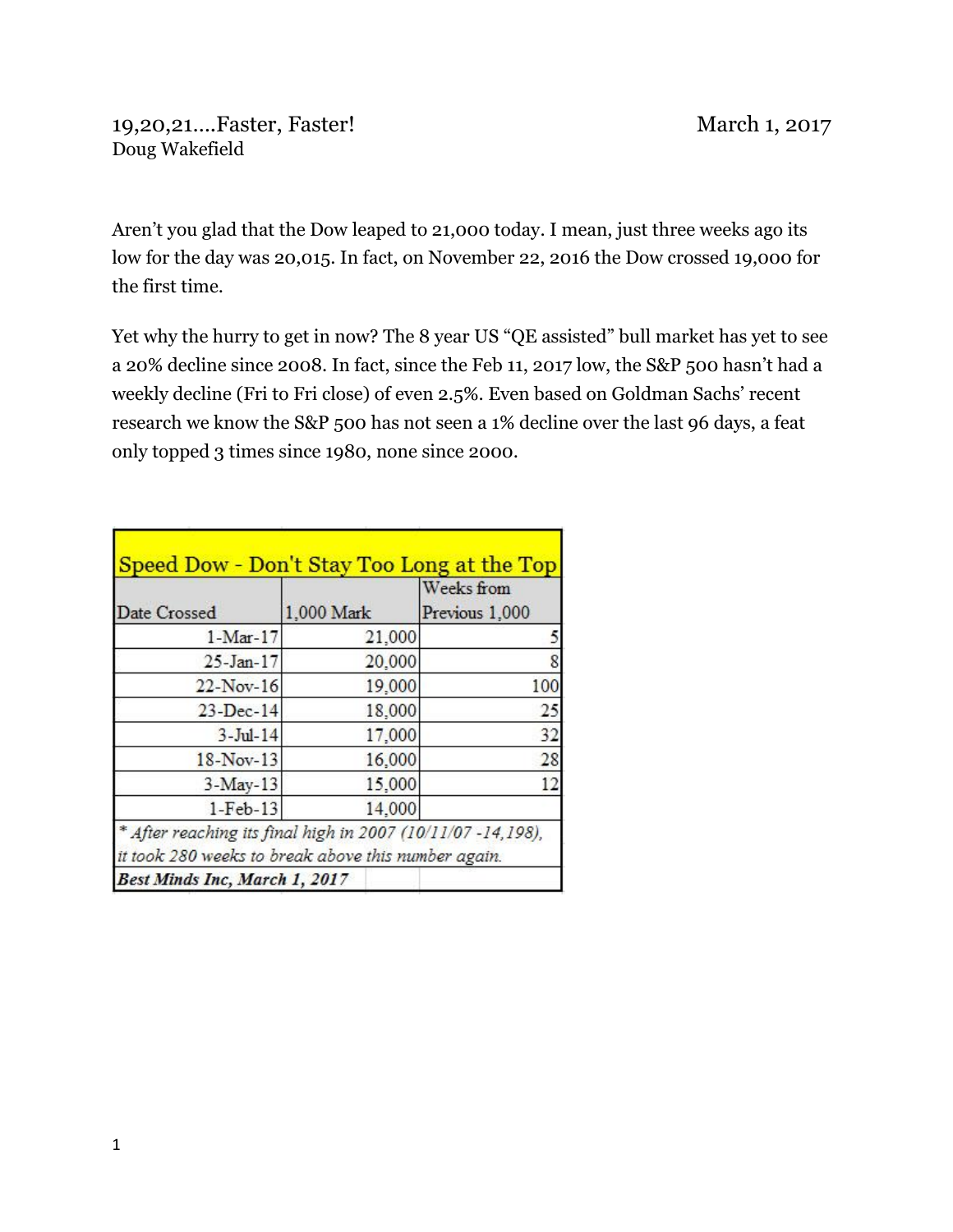



Source: Goldman Sachs Global Investment Research.

I know, we continue to hear as Americans we can spend and borrow trillions – temporarily of course – from other nations to spend on our infrastructure and military since foreign nations have shown no limit to their appetite for our treasuries.



[Source – [Foreigners Are Dumping Treasuries as Never Before,](http://wolfstreet.com/2016/12/15/foreigners-dump-u-s-treasurys-as-never-before/) Wolf Street, 12/15/16]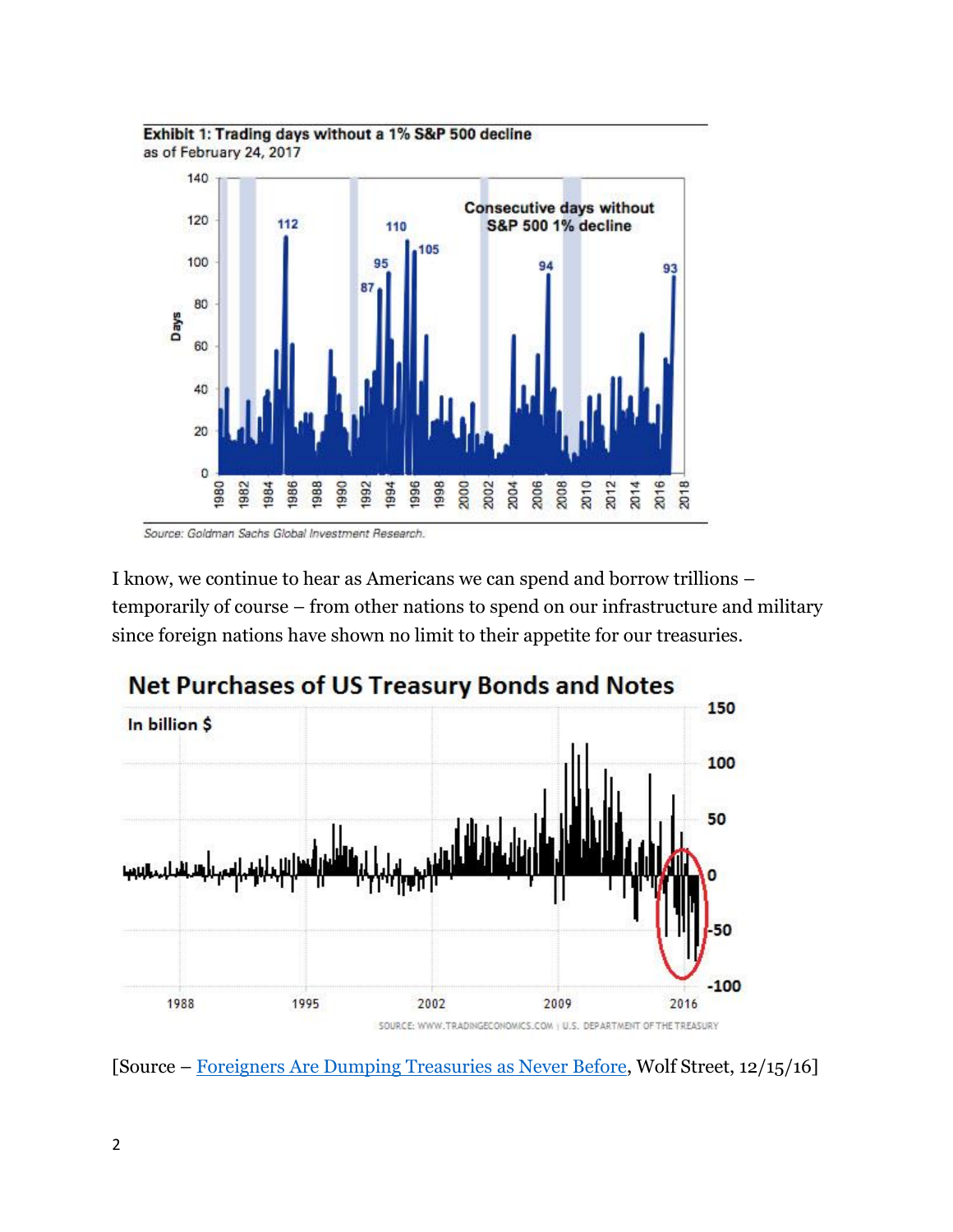

As investors and traders we have forgotten the historical and fundamental reality that if borrowing costs rise across the world this impacts cash-flows from governments to businesses to consumers which ultimately affects stock prices.



[Source – [30Y Yields Spike Tops 3% As March Rate Hike Odds Spike Above 80%,](http://www.zerohedge.com/news/2017-03-01/30y-yields-tops-3-march-rate-hike-odds-spikes-above-80) ZH, March 1'17]

With historical examples of the consequences of bubbles removed, it doesn't matter how we explain the quick gains. Experience is the only thing that matters. It is better to keep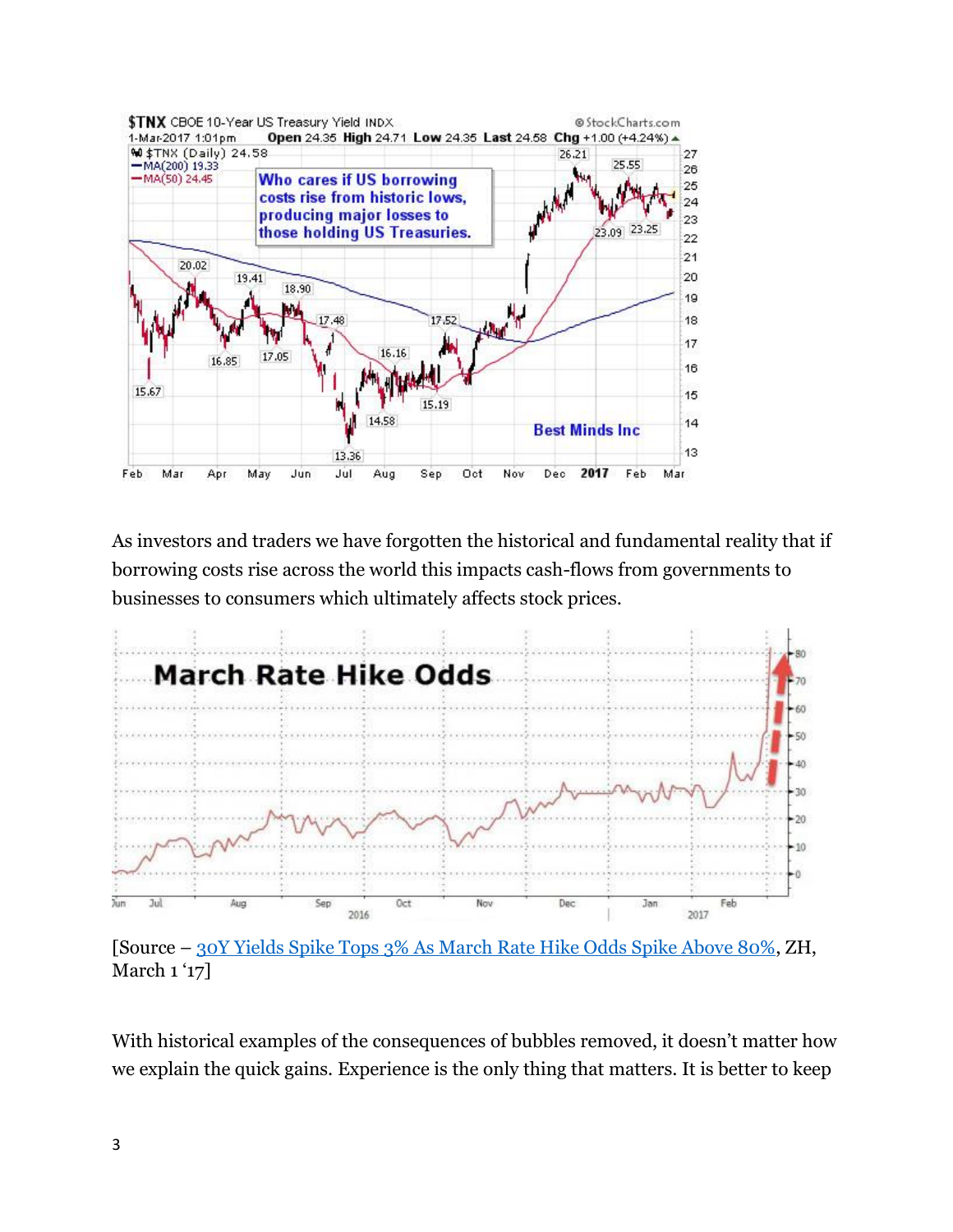thinking of the "certainty" of more winnings from the bubble than the severe changes from former bubbles.

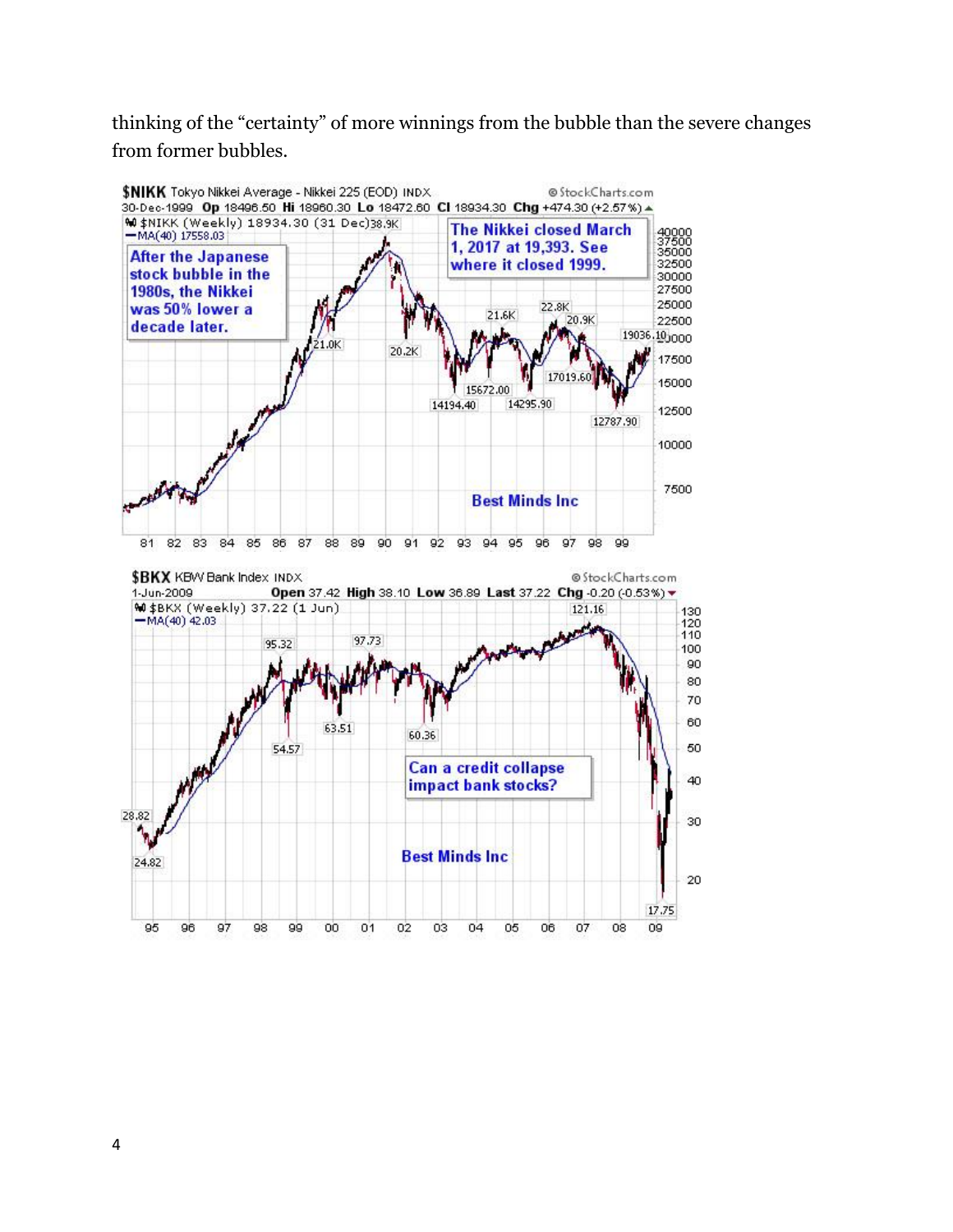

The fundamental myth that central banks must continue to foster, is that bubbles are hard to spot and debt fueled booms do not lead to debt crisis busts. Yet even the central bankers bank warned the global public of what we are facing as we start March 2017 when the Dow reached 17,000 in the summer of 2014.



An organization representing the world's main central banks warned on Sunday that dangerous new asset bubbles were forming even before the global economy has finished recovering from the last round of financial excess.

"The temptation to postpone adjustment can prove irresistible, especially when times are good and financial booms sprinkle the fairy dust of illusory riches," the report said. "The consequence is a growth model that relies on too much debt, both private and public, and which over time sows the seeds of its own demise." [\[Central Bankers, Worried About Bubbles, Rebuke Markets,](https://www.nytimes.com/2014/06/30/business/international/central-bankers-issue-strong-warning-on-asset-bubbles.html?_r=0) NY Times, 6/29/14]

Will we read in the future, "Central bankers warned of finance excess, illusory riches, and trusting in too much debt *before* the global financial bubble collapsed"? Should